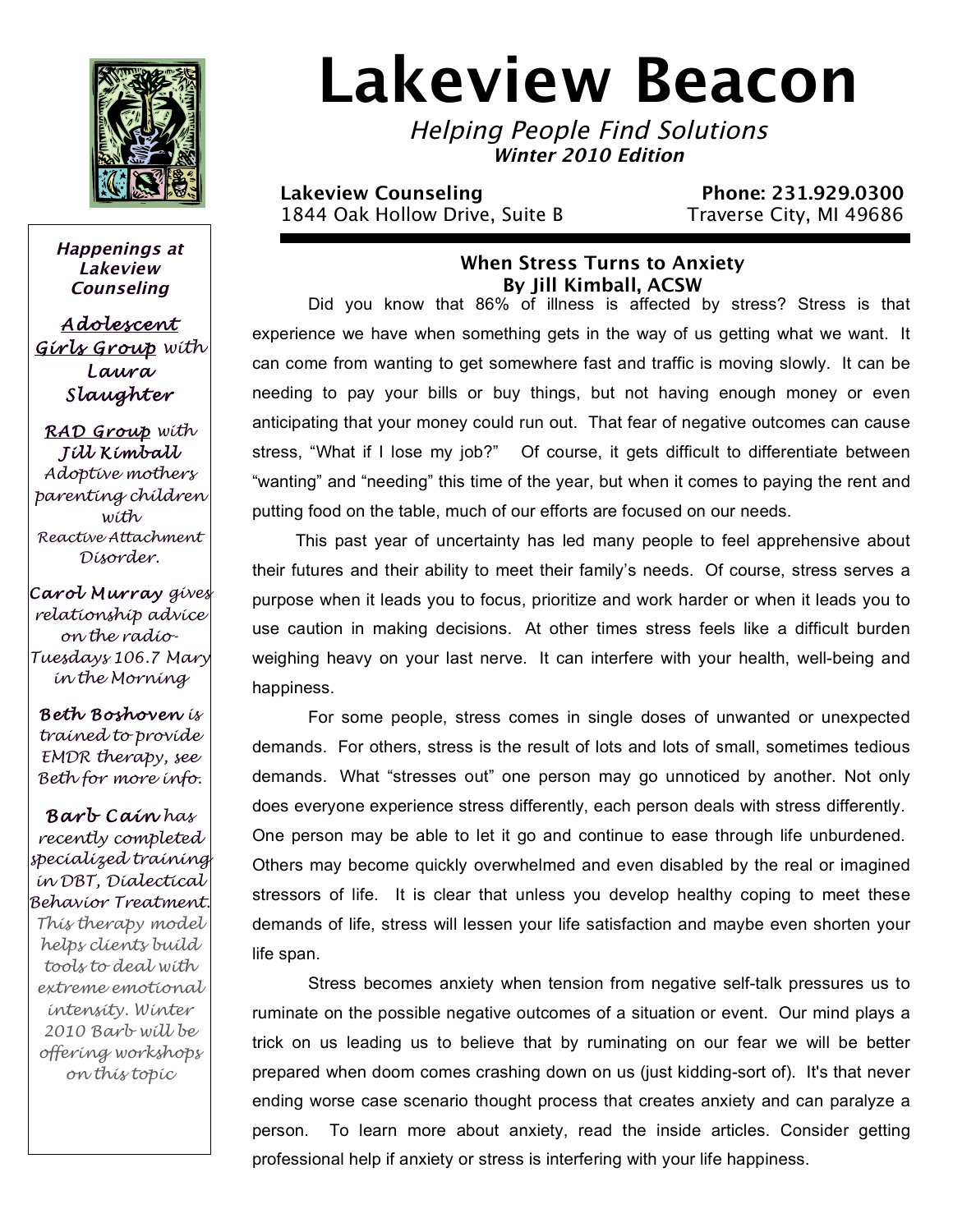#### **Understanding Anxiety By Jill Kimball, ACSW**



**Anxiety comes in many forms from social anxiety to phobias, but the common thread is that a person feels overwhelmed by an exaggerated fear, and they feel unable to deal with that looming demand.**

In a world that is constantly placing new demands on us, it's no surprise that anxiety is the most common mental health problem facing adults and children. Anxiety comes in many forms from social anxiety to phobias, but the common thread is that a person feels overwhelmed by an exaggerated fear, and they feel unable to deal with that looming demand. In other words, a person over estimates a threat and under estimates their ability to cope with the possible outcomes. A diagnosis of anxiety is made when a person has been struggling with excessive worrying or unfounded fear, along with physical symptoms or complaints for over two weeks and that fear is interfering with their day-to-day functioning.

Anxiety makes it difficult to concentrate and hard to fall asleep. It can wake you in the middle of the night with racing thoughts of "what if?" Anxiety can make a person irritable, forgetful, and jumpy. It may interfere with your appetite and give you all sorts of gastro-intestinal distress from butterflies to reflux to diarrhea. As you can see we're talking about more than simply feeling nervous, anxiety can be quite serious. Some people describe constant strain, worrying and discomfort. They experience a free-floating sense of doom and are unable to identify a source of threat. They feel annoyed and overwhelmed, like the world is working against them but they don't know why. They know something is wrong but can't quite put their finger on the source of their troubles. This may be **Generalized Anxiety Disorder.**

Some people are able to identify a specific source of their fear or anxiety, for example flying or public speaking. An individual describes massive fear, even panic that something will go wrong if they have to face their feared object or situation. These are known as **Specific Phobias**. A person experiencing a phobia is usually able to tell us they understand their fear is irrational but no amount of convincing eases that anxiety. Children may become distressed over the thought of separation from a loved one and this fear might grow to the point that they are not willing to listen to logical explanations of safety and they are not soothed by promises of their parent's return. This is **Separation Anxiety** and can lead to school avoidance and somatic complaints such as stomachaches or headaches.

Sometimes a person experiencing symptoms of anxiety is unaware of what is happening to them. Their mind may obsess over real or imagined dangers to the point that they can't stop worrying. They may fret or pace nervously for no reason. They may even develop unusual rituals to ease their worries and obsessions. A person that fears illness and germs may turn to excessive washing to ease that tension or threat. This dysfunctional pattern occurs in **Obsessive Compulsive Disorder** aka OCD, a compulsive behavior eases obsessive thoughts.

Another distressing type of anxiety experience comes from exposure to trauma or life threatening situations. The expression "Combat Fatigue" describes a soldier's experience when they've seen such tragic things during deployment that their functioning is compromised. A diagnosis of **Post Traumatic Stress Disorder** aka PTSD is made when a person continues to struggle with feelings of extreme threat similar to their experience during a specific trauma; war, car accident, abuse, and rape are some examples. Other symptoms of PTSD include nightmares and sleep difficulties, being easily startled, emotional numbing, or avoiding situations that remind the person of the trauma.

Anxiety is very real. Reassurances of safety don't seem to calm the fear and tension that builds inside of an anxious person. There are specific skills and interventions that will relieve much or all of the discomfort and pain that goes along with anxiety. If stress or anxiety is interfering with your day-to-day functioning talk with your doctor and consider talking with a therapist. Treatment can be very effective and frequently brief. In addition to professional help, there are many sources of self-help guidance in the form of workshops, books or online. Ideas for educating yourself and dealing with anxiety are listed on the back page of this newsletter.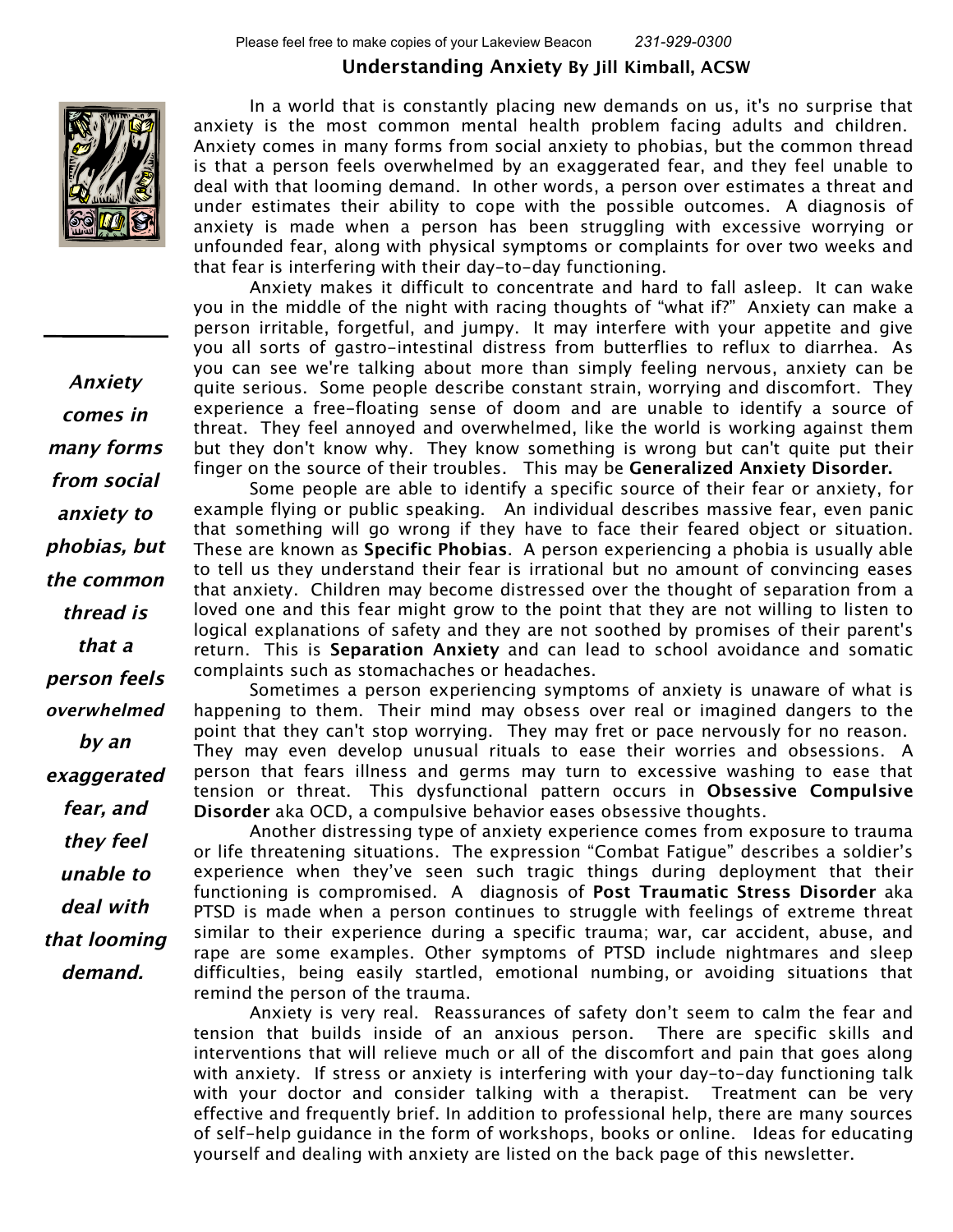## **Things To Do With Your Family By Barb Cain, ACSW**

While some locals struggle with the declining light and colder weather, we all know that staying active through the winter will help our moods and general outlook. Exploring and developing new interests with your friends and family is a great way to beat stress. Whether you prefer to be indoors or out, regular activity helps us stay up beat and being in contact with other people generally improves our moods. Consider picking up a new hobby, take a class or challenge yourself to excel in a current area of interest.

Below are some ideas that we love.

•Rogers Observatory is open for public viewing each month. Learning about the night sky can be a fun and educational activity for a variety of ages. nmc.edu/resources/observatory

•Ice skate at Centre Ice, Howe Arena or the Kalkaska Kaliseum indoors. Or head outdoors to F&M Park or near Thirlby Field on 14th Street in Traverse City. Skates can be rented at the indoor venues. kaliseum.com centreice.org

•Check out the City Opera House venue and see what programs are being offered this winter. cityoperahouse.org

•Check out the Boardman Nature Center and take a walk along the river. gtcd.or/nature-center

\*Check out the family friendly concerts offered by the TSO traversesymphony.org

•See what the traversecitykids.com site has to offer in the way of new ideas.

•See what's new at the Dennos Museum or Milliken Auditorium. dennosmuseum.org dennosmuseum.org/**milliken**/

\*Check out concerts available through the Interlochen Arts Academy as well as professional groups that are performing. www.interlochen.org

•See what's new at the Great Lakes Children's Museum glcm.org

•The Sleeping Bear Dunes are open year round. sleepingbeardunes.com

•Children's theater is offered through local high schools as well as the Old Town Playhouse oldtownplayhouse.com tcaps.net

•Sign up for a short course to brush up on a topic, learn something new and meet some new people. nmc.edu/ees

•See what free offerings are at the Traverse Area District Library; from concerts to book groups, they have many options to consider.

tadl.org